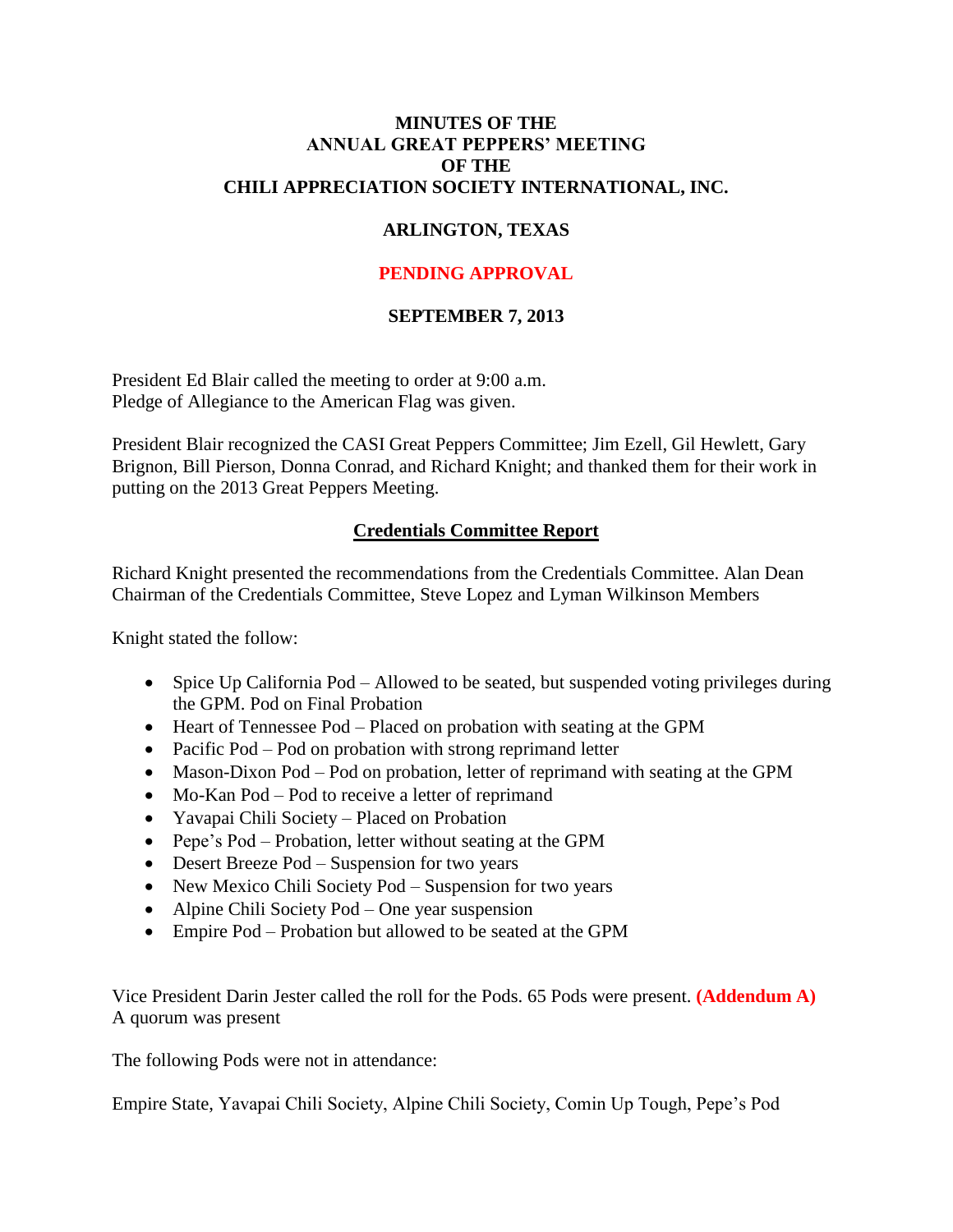Vice President Jester called the roll for Directors. The following Directors were present:

Ed Blair, President Richard Knight – Executive Director Darin Jester – Vice-President Jim Ezell, Vice-President David Sexton, Treasurer Lee Kroencke Robert Schrade Jenny Windsor Glenda Vrba Rand Duke Mary Ellen Gillen

## **Approval of Minutes of 2011 Great Peppers Meeting**

A copy of the Minutes of the Great Peppers Meeting held in Irving, Texas on September 8, 2012 was distributed to all.

**MOTION** by Rose City Pod, to approve the minutes from the previous Great Peppers Meeting. The motion was seconded by San Antonio Pod

*Motion passed: Unanimous*

### **President's Message**

President Ed Blair presented his final President's Message. He welcomed everyone to the 2013 Great Peppers Meeting. President Blair stated it was good to look out to a sea of familiar faces and new ones too. He thanked the Board of Directors, The Great Peppers, and the membership of CASI for their work and dedication to CASI.

### **Report of Nominating Committee**

The Nominating Committee Chair Pat Krenek, advised after review of all applications the following candidates for election to the CASI Board of Directors were qualified: Tim Collier, Kris Hudspeth, Lee Kroencke, Patti Myers, Glenda Vrba, and Harvey West.

### **Executive Director Report**

Executive Director Richard Knight presented the State of the Union through the eyes of the Executive Director. Richard stated to understand where CASI is going; you must first understand where CASI has been. Some of the changes set this past year were: Web based elections for an open Director position; we introduced a web based survey to the Great Pepper's for information to the BOD. Expect several more in the next year. ED Knight said it is hard for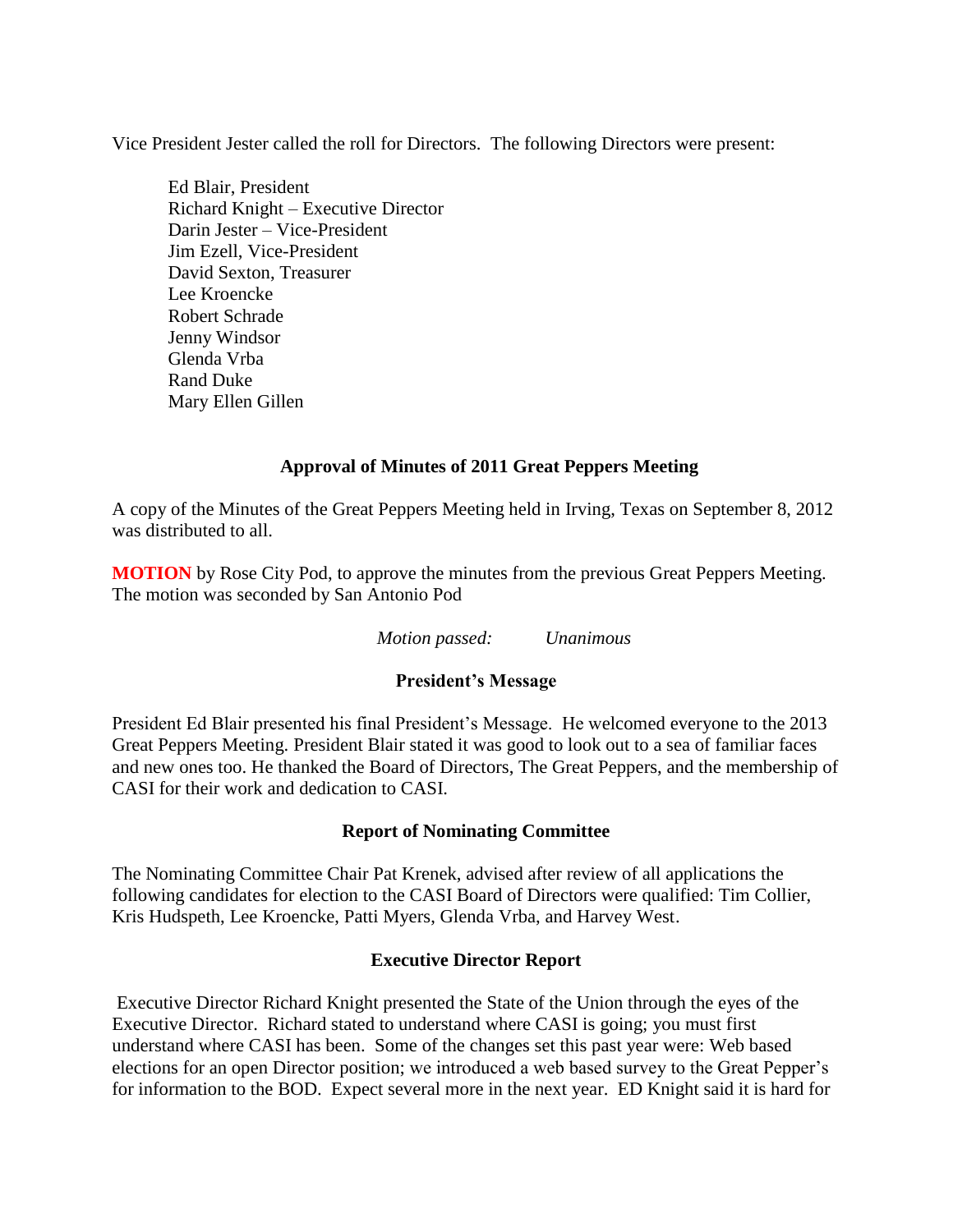the BOD to communicate and answer issues if we have little or no response back. ED Knight also standardized our books for the BOD meetings, having each Director provide his or her copies of their report to be placed in the books. This was a cost saving to CASI. Emails were sent to the Great Pepper's to increase communications. Communication is a two way street. CASI has grown and the BOD has grown to a working board. CASI may in the future need to look into a paid Administrator. This and the funds for this need to be looked into. When CASI was formed, the business structure established then now, for today's CASI has set us up for failure. At the time of this business plan, we said you do not have to be a member of CASI to cook. This has caused us to fail in regards to growing our organization. Now we as Great Pepper's and as the BOD need to look into growing our organization and our membership to carry us forward.

## **Vice President / Acting Secretary**

Vice President Darin Jester informed the Great Peppers of the task he has been working on of developing Work Instructions for each position on the BOD and tasks performed by the BOD at TICC. This process will assist in the transfer of positions and for new incoming Directors to better understand their responsibilities as Directors. Once complete, these will be added to the TICC Bible. These will need to be updated on a regular basis or as needed.

VP Jester also reported that 2013 TICC we will be using the services of the Brewster Country Sheriff's Department personnel to provide security at the ranch. This will provide approx. a \$4000.00 cost savings to CASI, and provide uniformed Officer's on property at all times. VP Jester also stated this year we will have the AED's and medical supplies on property at the ranch starting Monday morning. VP Jester stated that we feel that CASI has lost some money by spectators crashing the gate after hours and slipping in on other areas. He has been working with the Sheriff on new patrols and check points on the ranch boarders to try and catch the people. If, someone is caught, they will be escorted directly to the Sheriff and charged a higher price to be allowed to stay. Roaming patrols are being implemented to catch people who do not have arm bands.

## **Vice President/ Sponsorship Chair**

Vice President Jim Ezell reported on the status of our Sponsors. He stated for success of our Sponsors they need to attend TICC and follow up with photograph and coverage for the Terlingua Trails. We must merchandise our TICC facilities with Sponsor banners to enhance their product exposure. VP Ezell stated we must discourage the membership from actively displaying or endorsing competing brands. He expressed the need to express friendliness and thank our sponsors for their support and investment in CASI. It is important to give them a little space to enjoy our hospitality. As always try to incorporate promotion of our sponsors in your Pod sanctioned events around the country. As a reminder, VP Ezell stated it is easier to maintain and grow our sponsor program than it is to start over every year.

### *Gold Sponsors*

Bruce Foods Woodbridge by Robert Mondavi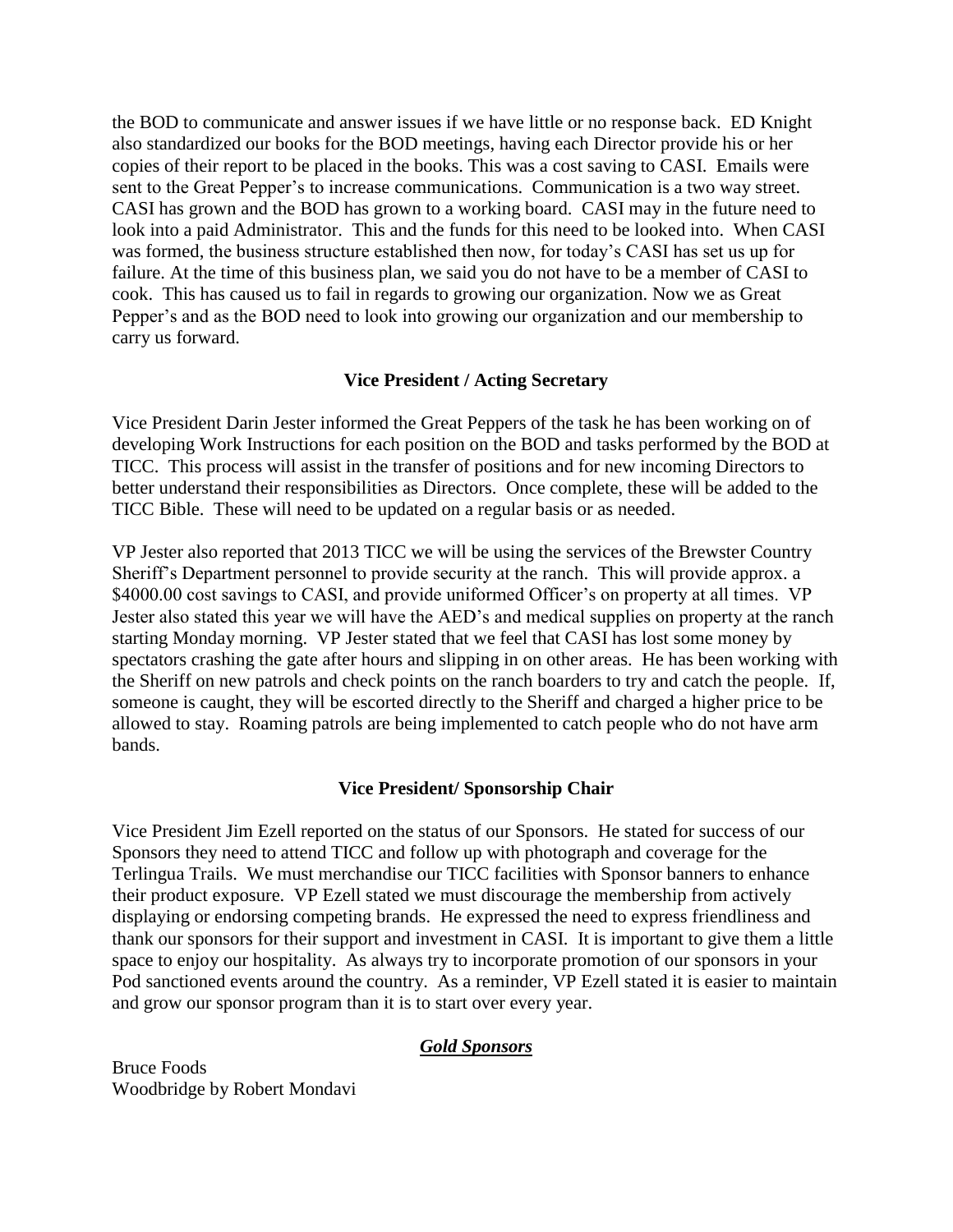Tequila Rose by McCormick Distilling Glazers Beers Mild Bills Spices Western Spirits L&F Distributors of Budweiser HEB and Tyson Foods Hill Country Software and Support

#### *Silver Sponsors*

Mrs. Renfros Foods Outlaw Cigar Company Choctaw Casino and Resorts

#### *Local Terlingua Sponsors*

High Sierra/El Dorado Cycletek Far Flung Lajitas Golf Resort Easter Egg Motel Big Bend Brewery Big Bend Resort

#### **Treasurer's Report**

David Sexton reviewed the copy of the Treasurer's Report distributed to all the Great Peppers and Directors. See Addendum A, attached.

#### **Audit Report**

Jim Stateczny presented the Audit Report for the Fiscal year 2012. The Audit Committee consisted of Jim Stateczny, Tom Williams, and Preston Shaw. In Jim's report it was noted at the time of the August 24, 2013 audit, the IRS 990 Tax Returns for the fiscal years of 2010, 2011, and 2012 had not been filed. President Ed Blair was aware of the late filings and had spoken with the IRS. The filing deadline with the IRS is November 2013. The CASI Board of Directors had reviewed and approved each return prior to the GPM. President Ed Blair had filed the IRS 990 tax returns for the fiscal years of 2010 and 2011 prior to receiving the Audit Report. Also in the Audit Report, Jim Stateczny noted that last year CASI was in jeopardy of losing our primary Trademark due to an incorrect address and point of contact on file with the agency. This was immediately taken care of through our trademark attorney without a loss, as was the CASI sales tax certificate for 2012.

*MOTION*: to accept the Audit Report and Reprimand the BOD by HOT Pod. Seconded by Rose City Pod. *Amended Motion:* to Split motion by HOT Pod and Seconded by Thousand Lakes Pod.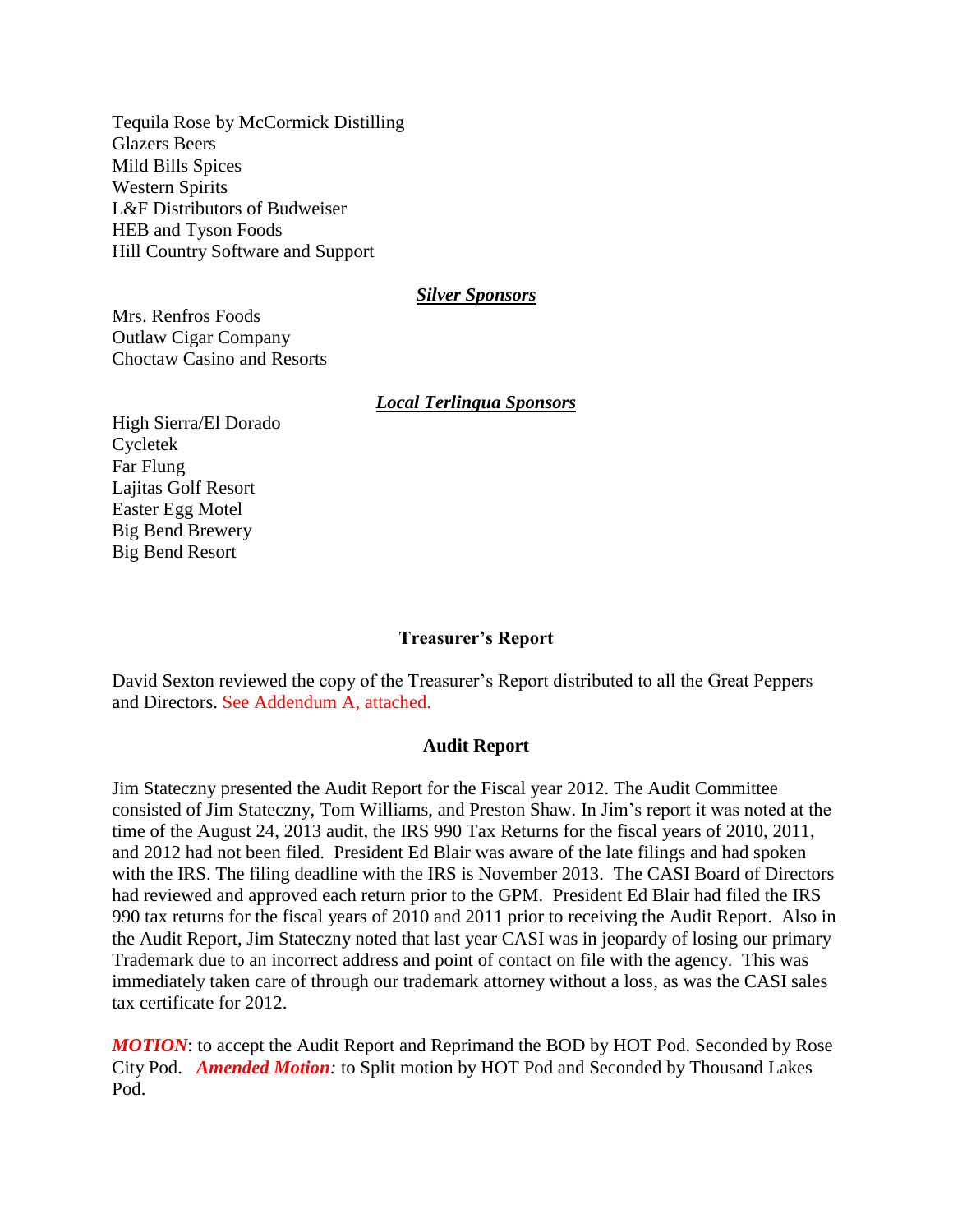*MOTION:* to accept the Audit Report by HOT Pod and Seconded by San Antonio POD

*Motion passed: Majority*

*MOTION:* to reprimand the BOD by HOT Pod and Seconded by San Antonio Pod

*Motion passed: Majority*

### **Membership Report**

Glenda Vrba presented the CASI Membership report. As of August 25, 2013 CASI membership is 873 Annual, 515 Life, and 13 Corporate, for a total of 1401. Glenda reported as of this report date, CASI had gained 184 new annual members, 12 life members, and 4 corporate members.

### **TallyMaster Report**

Jenny Windsor presented the CASI TallyMaster Report. As of August 15, 2013 CASI had sanctioned 463 cookoffs with 13594 CASI chilis' judged. As of the report date, there have been 327 chili cooks qualified and 151 show teams qualified for TICC. These numbers have resulted in \$1,167,228 dollars raised for charities which is -\$228,825 from last year. Jenny also stated in her report that cookoff results need to be received no later than October 19, 2013 to insure packets are mailed out before the TallyMaster travels to Terlingua. It was also requested for everyone to please utilize the online payment system.

### **Upcomings**

Lee Kroencke presented the CASI Upcomings report. In his report it was noted that as of September 2013 there have been 559 cookoffs entered for the 2012-2013 chili year. This denotes a +1.4% increase from last year. Increase would have been +10.2% except for 49 cancelled cookoffs.

### **Public Relations**

Lee Kroencke reported that he and Jim Stateczny will be working together in regards to both web sites. Casichili.net will be our advertising site and chili.org will be a working tool for the Directors and members. Please visit each website as there is important information out there on both pages. Lee also reported that the Midland Odessa area will be hit very heavily in advertising for TICC. Lee also announced the later hours at the front gate to try and take in more money from those who arrive at the ranch after the gate has went un-staffed. Lee requested volunteers to work the front gate and the highway clean up.

## **Krazy Flats Report**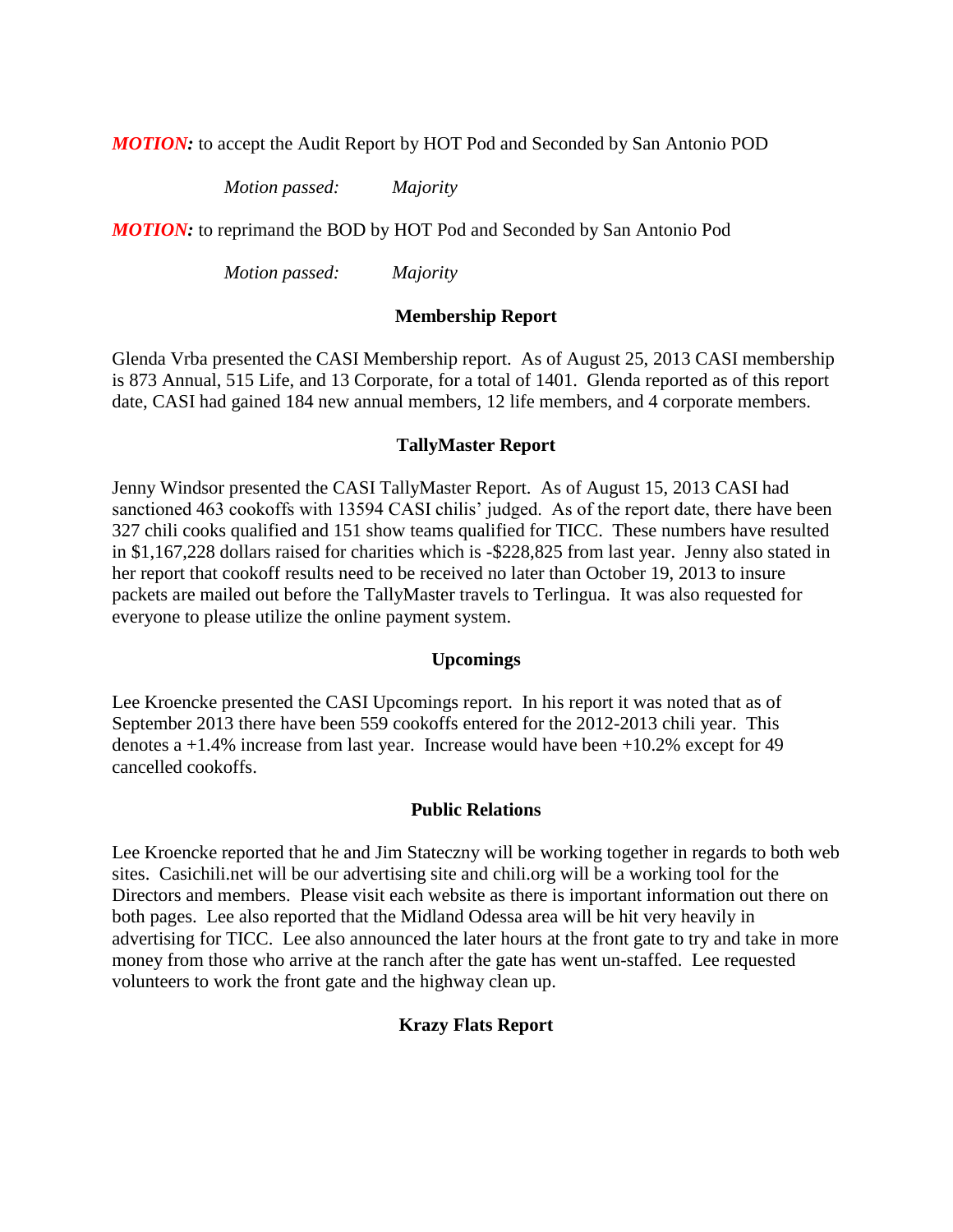Vice President Darin Jester reported Don Hoy will be the Krazy Flats Coordinator again this year. There will be shirts, hats and other Krazy Flats items on sale today out in the lobby for anyone who is interested in buying something.

#### **Ranch Report**

Robert "Wappo" Schrade reported the ranch is in good shape. There is always work that needs to be done prior to TICC. This year we have had a lot of growth show up around the ranch. New awning poles have been installed at the front gate house. A new safety railing has been installed at the stage in the Si Brown Pavilion. Improvements have been made to the concessions area, and the main stage area. Also Wappo stated that there have been eight new ceiling fans donated and installed in the Concessions area. Thank you Keith Karaff for donating these fans! Also, the gutters behind the Mexene judging pavilion and concessions area have been replaced. Wappo presented a new sign to hang at the entrance of the ranch. This sign was made by Dave Manske, and Larry Burris.

#### **Governance Committee**

As Chair Person of the Governance Committee, Robert Schrade presented that this year, his committee has review the CASI CCO sign in sheet. Due to numerous requests, the line for your chili name has been added back to this form. Also, in the January Board meeting, the committee was tasked with assigning Directors to be connected with a group of Pods. This has been done, and now each Director is responsible for communication and to be a point of contact between the Pods and the BOD. This will take place after the GPM.

#### **Terlingua Trails**

Randy Duke reported that due to a family health issue, Dana Plocheck has been publishing the Trails. Dana addressed the Great Pepper's and stated the importance of the Terlingua Trails. This is a valuable tool for CASI. It promotes our Sponsors; it preserves our heritage and informs our membership of all upcoming events. Dana also unveiled this year's TICC Posters. Posters are available for anyone who would like to take some today.

#### **Friday Scholarship Day Activities**

Glenda Vrba talked about the Scholarship Day events. Again we will be holding contests for Beans, Wings, and Salsa (two types) and prices will stay the same as last year. Volunteers are always welcome to help. Still need volunteers to help cut veggies, and assist throughout the day. If you want to help, please get with her.

#### **Scholarship Report**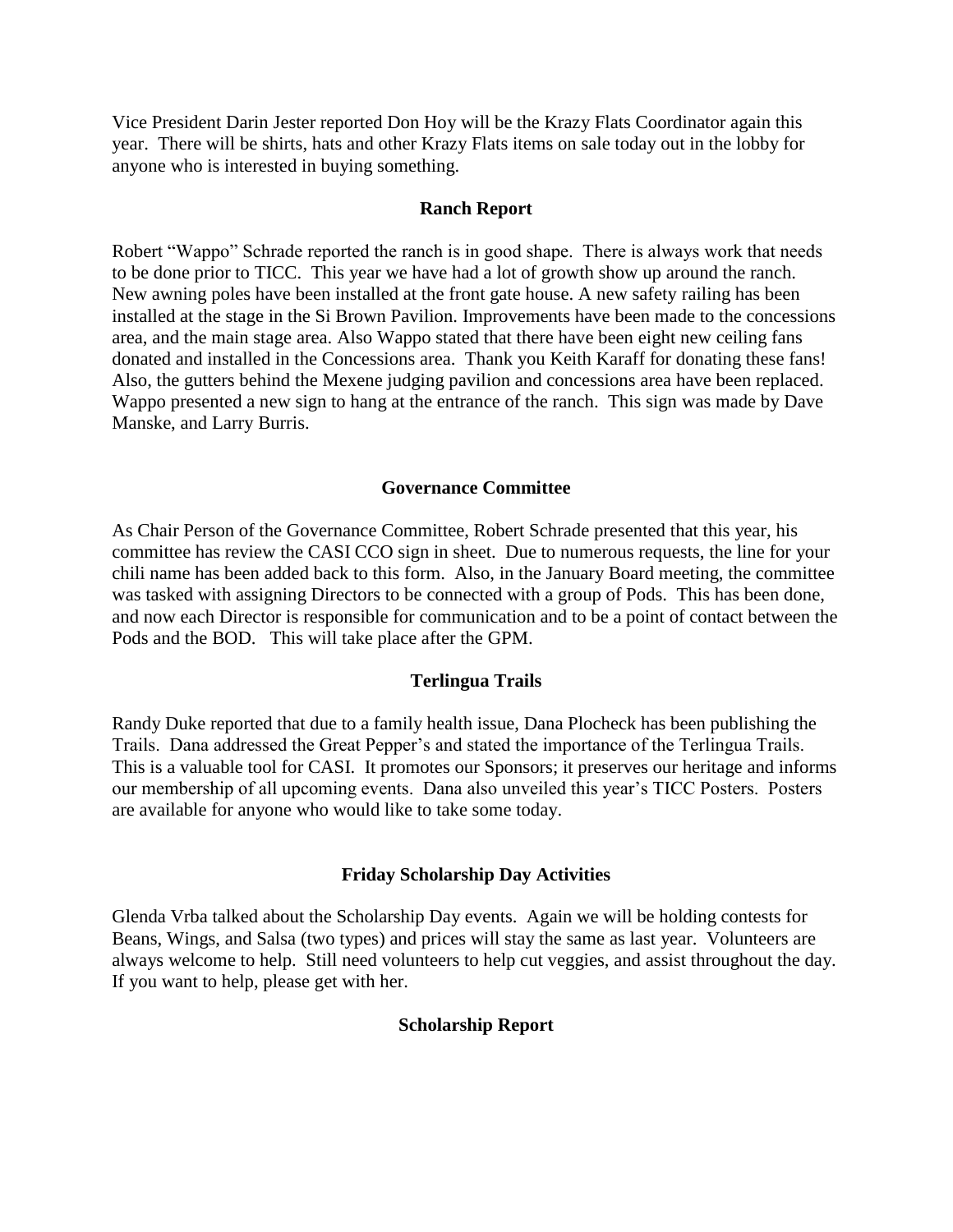Nancy Hewlett presented the Scholarship Report. Nancy presented the names of the students who received CASI scholarships. Nancy commended the Pods for their participation in the Scholarship Program. Nancy also presented a report on donations received for the program.

From September 1, 2013 to August 31, 2013:

\$8252.00 – 122 donations and memorials to Program

\$2750.00 – 55 donations from Texas Ladies State

 $$11,002.00 - 177$  total individual donations

\$11,381.00 – Total donations from TICC and the GPM

 $$22,383.00 =$  Donations and TICC/GPM

### **Old 320 Report**

Ralph Hay requested a motion be made to open up the Ranch Wall Plaques to anyone who would like to purchase one. The motion was accepted and these are now available for anyone who would like to purchase. Ralph also requested that if you are not going to use your site @ TICC this year, please let him know so he can reassign it for this TICC. If a Pod has a 320 site, please let him know who will be cooking on that site. Ralph also requested volunteers to assist with marking the Old 320 area at TICC.

### **Old Business**

President Ed Blair and Vice President Ezell reported the status on TICC.

- New Band
- New Food Vendors
- Increase to \$40.00 for TICC Gate price
- Cost to put on TICC with and without Sponsors
- Wednesday Night Events at TICC
- Halloween Social

### **New Business**

Election of new CASI Directors – Candidates are:

- Lee Kroencke
- Glenda Vrba
- Tim Collier
- Patti Meyers
- Kris Hudspeth
- Harvey West

Results: